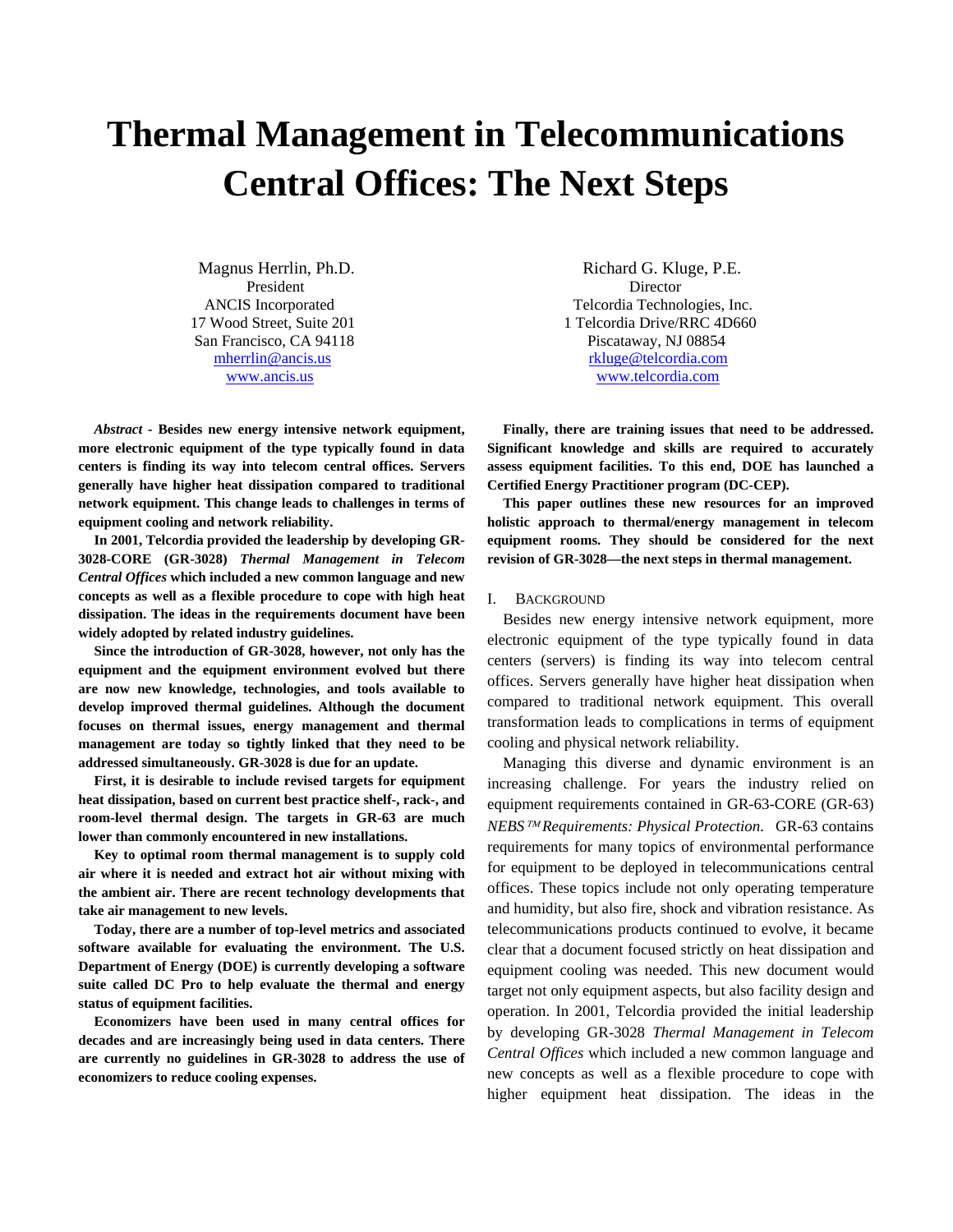requirements document have been widely accepted and adopted by related industry guidelines such as ASHRAE and BICSI.

Since the introduction of GR-3028, however, not only has the equipment and the equipment environment evolved but there are now new knowledge, technologies, and tools available to develop improved and up-to-date thermal and energy guidelines. Although GR-3028 focuses on thermal management, energy management and thermal management are today so intertwined that they need to be addressed in tandem. GR-3028 is poised for an update.

## II. GR-63-CORE

The traditional guidelines for thermal management are contained in GR-63. It contains required and desirable features for network equipment to assure they operate reliably in a central office environment. In 2006, GR-63 was updated for the first time in ten years. Among the topics addressed in the update, were key aspects of thermal management. However, the operating temperature and humidity guidelines were left essentially unchanged. The maximum short-term temperature remained at 50°C for aisle ambient, and 55°C for individual shelves. However, based on the experience with GR-3028 over the previous years, a number of key aspects of GR-3028 were directly adopted by GR-63.

The rapid temperature rise test specified in GR-3028 was incorporated into the operating temperature and humidity test regime. This test provides for a rapid temperature rise from a normal ambient of 23°C to 50°C in 17 minutes. The sequence simulates the heating that could occur in a telecom environment if a loss of space cooling were to occur. The test protocol includes a 4 hour dwell at 50°C, followed by a more controlled return to normal ambient.

The GR-3028 objectives for equipment airflow schemes were also incorporated into the GR-63 as objectives. These preferred airflow schemes had been discussed for years within the industry prior to their introduction in GR-3028, and there was general agreement within the update forum that the schemes would be useful in GR-63. The objectives play an important role in managing room airflow with minimal mixing of supply and return air.

 In the early 1970's, when the NEBS requirements were developed, it was implicit to the HVAC and equipment designers that cooling air would be supplied to the front of equipment and exhausted from the rear. As equipment designs left the control of the Bell System, this unwritten rule was forgotten, and equipment designs with a myriad of airflow patterns were placed into service. The problems became apparent as front air exhaust equipment was placed across aisle from equipment with front air intakes. Other equipment, perhaps first designed for wall mounting, was provided with side-to-side airflow. This airflow scheme is not suitable when equipment is installed in lineups where other racks and cable management systems can block the side-toside airflow. Furthermore, hot exhaust air may be drawn into nearby equipment.

While there is some flexibility regarding the exact airflow scheme, the preference is inlet at the lower front and exhaust at the upper rear (Figure 1). Side, bottom, and front exhausts are discouraged in both GR-3028 and GR-63.



Figure 1. Conforming equipment airflow schemes; dashed path is preferred.

In addition to the criteria ported over from GR-3028, several new requirements were developed by the GR-63 update forum to address specific thermal issues. One issue was the now nearly universal reliance on fans for equipment cooling. The use of cooling fans should not negatively impact system availability. For this reason, it is now a GR-63 requirement that fan cooled systems should be able to operate with an aisle ambient of 40°C with any single fan failed for up to 96 hours. This gives the service technician an opportunity to change a fan before service is impacted or equipment is damaged.

For the same reason, it is required that products provide remote alarming when a fan fails. There is a new objective in GR-63 that equipment fans be hot swappable, so that when they fail, they can be replaced with no interruption in service. If fans are not hot swappable, the time required to change a fan is to be documented. These requirements and objectives came as a direct result of carrier experiences with prematurely failing fans, buried deep within products that required service outages to repair.

Heat dissipation limits of GR-63 were not revised in the last update. These limits include a system or room average of 80 Watt/ft<sup>2</sup>. There has long been a widespread acknowledgement that the objective limits for heat dissipation in GR-63 are much lower than commonly experienced in new equipment installations. While removal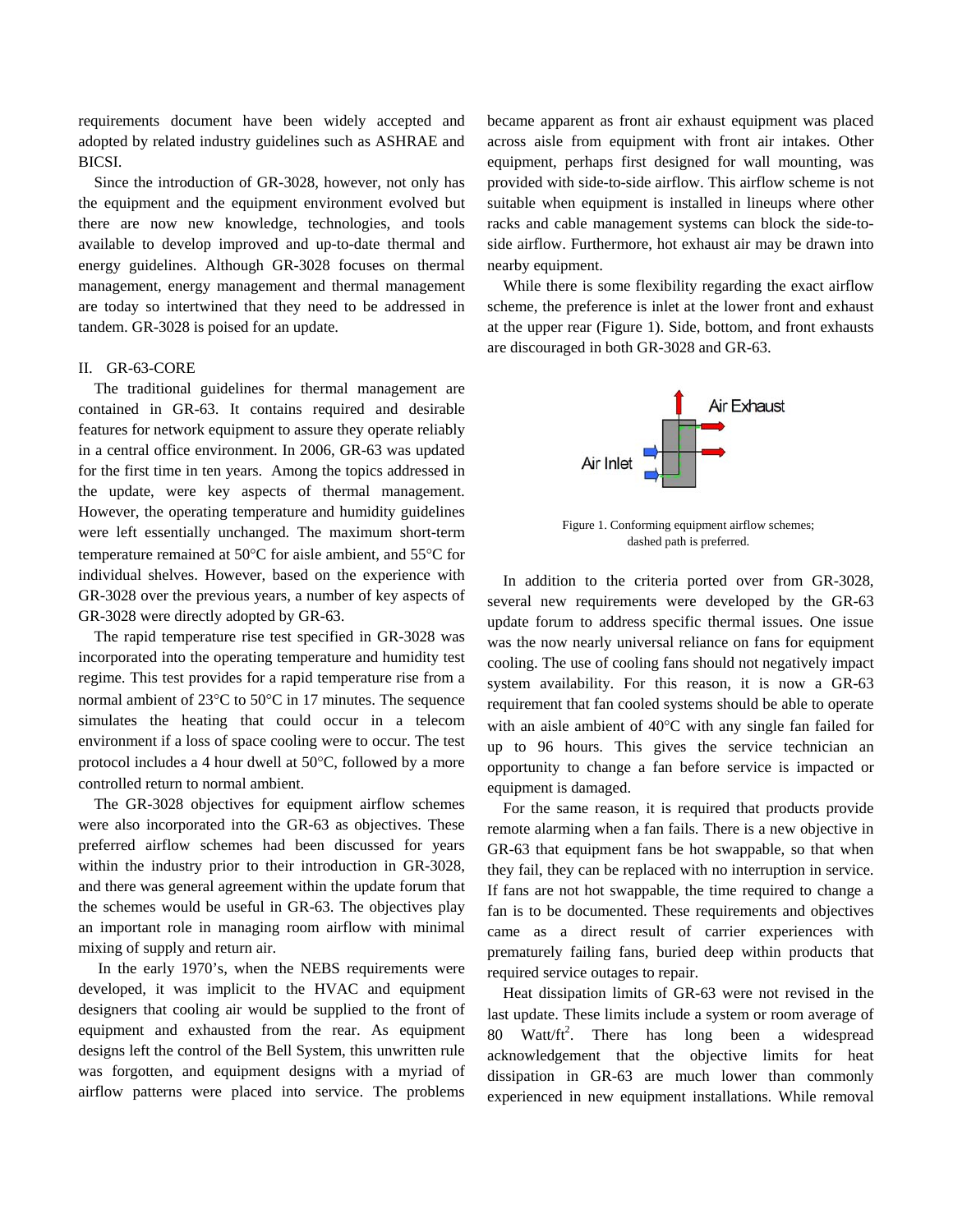of the limits completely was considered, it was decided instead to maintain the limits as historically accurate guidelines, as they still describe the heat removal capabilities of the majority of telecom central offices. Included along with the historical objective limits is a reference to GR-3028 for more information on room and equipment cooling.

# III. GR-3028-CORE

GR-3028-was developed in 2001 with the goal of helping carriers cope with increasing heat loads produced by more capable telecom hardware. Where GR-63 is directed primarily towards the network hardware features, GR-3028 contains improvements that can be applied to facilities and operation. Having incorporated many of the equipment innovations of GR-3028 into GR-63, there now exists an opportunity to provide further enhancements in these GRs. GR-3028 is scheduled for re-issue in 2010. The recent focus of the telecom industry on energy efficiency warrants a return to the GR-3028 to evaluate the requirements and guidelines to see how they could be tailored to the industry's current demands. Considered for update in GR-3028 are the following topics:

- Target heat dissipation  $-$  It is desirable to have revised targets for rack- and shelf-level heat dissipation, based on improved room-level thermal management. The heat release would be considerably higher than that currently in GR-63, and would aid the integration of higher heat dissipating equipment into equipment spaces. There is no value specified in GR-3028, but having a reasonable target would allow for easier space planning and equipment deployment.
- Equipment design guidelines Equipment design guidelines must account for the long-term operating temperature range, high and low temperature limits, humidity, altitude, and rates of temperature change specified in GR-63. Design guidelines and thermal modeling techniques are detailed in Section IV.
- Room-level air management Key to optimal thermal and energy management is to supply cold air where it is needed and extract hot air without mixing with the ambient. There are recent technology developments that take air management to new levels. Correcting poor air management can often save 70-80% on fan energy and 15-25% on chiller energy. Air management is addressed in Section V.
- Rack cooling effectiveness The most important aspect of a telecom central office facility is to provide a physical environment that ensures reliable operation of the equipment. And, the equipment intake air temperatures characterize the thermal environment, not the aisle ambient. A relevant metric for equipment intake temperatures should be used to gauge the thermal environment. Such a metric and two related air management metrics are addressed in Section V.
- Guidelines for the use of economizers There are currently no guidelines in GR-3028 to address the use of economizers to reduce cooling expenses. Economizers have been used in many traditional central offices for years and are increasingly being used in data centers as well. Two main types are available to reduce the need and energy costs of mechanical cooling. Section VII addresses economizers.

# IV. EQUIPMENT DESIGN GUIDELINES

GR-3028 does not address shelf-level thermal design. However, high heat producing shelves are the building blocks of high density racks. Concerns with the increased difficulty to provide effective room level thermal management has led carriers such as Verizon to compile their own purchasing requirements addressing thermal design at the shelf, circuit pack, and component levels. These requirements strive to reduce equipment energy consumption by reducing the heat generation through the use of thermally efficient designs, while simultaneously maintaining high reliability through a stringent examination of component temperatures at various operating conditions.

The Verizon approach requires a multi-level examination of thermal management. The following are the main aspects of equipment thermal design specified in *Verizon NEBSTM Compliance: Thermal Management Requirements for Improved Energy Efficiency of Telecommunications Equipment*:

- 1. Components and plastics used in the product must be suitable and thermally stable over the temperature range expected in service.
- 2. A maximum component ambient (50°C for central office), and a maximum component surface or case temperature (85°C) are specified.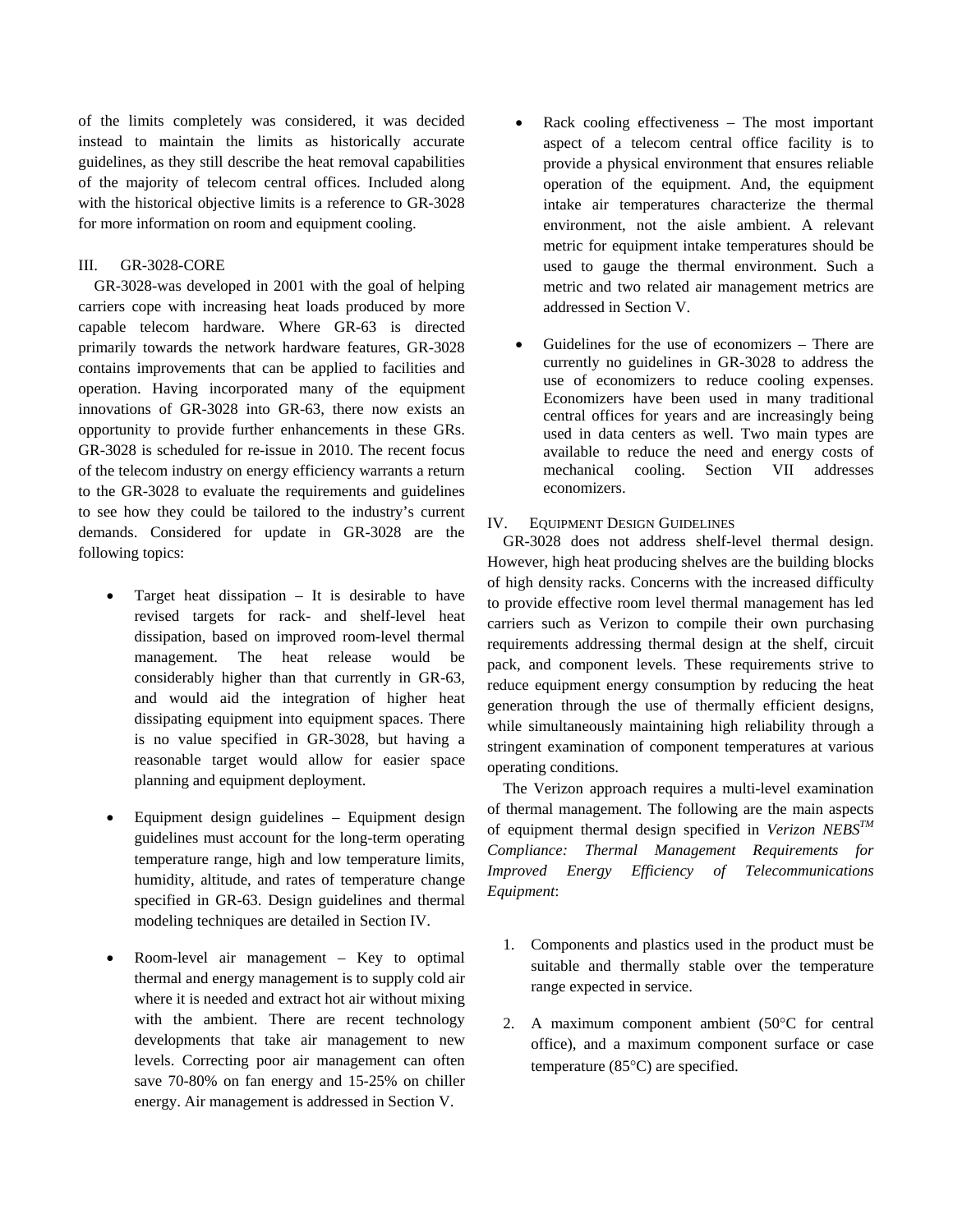- 3. A maximum "hot spot" surface temperature and a maximum average surface temperature of the circuit pack laminate are specified.
- 4. The worst case heat dissipation of a fully equipped system must be specified by the supplier and verified via independent testing. Based on this heat release value, the supplier shall provide an enclosure resulting in a heat density not to exceed 200 Watt/ft<sup>3</sup>.
- 5. System airflow must be designed to cool the worst case heat dissipation under conditions of a 40°C aisle ambient and a maximum air temperature rise within the enclosure of 10°C.

The goal is to have an enclosure with low airflow resistance and fans operating at high efficiency while satisfying all thermal constraints. To cost effectively optimize the myriad of system variables, a systematic approach is required. It is expected that suppliers will use computational fluid dynamics (CFD) modeling to optimize board layout and shelf designs prior to prototyping. Conformance to the purchasing requirements then becomes a straightforward review of the thermal model and verification of its accuracy via laboratory measurements. This iterative approach allows for cost effective design modifications before prototyping, with better system level results when completed. Verizon purchasing requirements, going into effect in 2010, are the first attempt to formalize this approach across the industry.

Consideration of carrier specific design requirements and thermal modeling techniques for inclusion in GR-3028 can further help carrier efforts to better manage shelf-, rack-, and room-level heat dissipation.

#### V. ROOM-LEVEL AIR MANAGEMENT

Key to optimal thermal and energy management is to supply cold air where it is needed and extract hot air without mixing with the ambient air - in short air management. There are recent technology developments that take air management to new levels. There is a strong trend to shorten the air-loop by bringing the cooling closer to the heat load (rack-level cooling and in-row-cooling). Most of these solutions are characterized as liquid-cooled solutions. Another increasingly common method relies on enclosure technologies whereby physical barriers funnel the cold air directly to the electronic equipment without mixing with the ambient air. Again, correcting poor air management can often save 70-80% of fan energy and 15-25% of chiller energy.

Three issues need to be addressed to understand the effects of room-level air management: Thermal management of the electronic equipment, by-pass and recirculation air, and overall energy implications. Three top-level metrics will be discussed for these purposes.

The Rack Cooling Index (RCI) is a measure of how well the equipment is cooled within specifications based on vendor and/or industry guidelines. Since a thermal guideline becomes truly useful when there is an unbiased and objective way of determining the operating compliance with the guideline, the RCI index is included in the ASHRAE Thermal Guideline (ASHRAE 2009) for purposes of showing compliance. The Return Temperature Index (RTI) is a measure of the overall performance of the air-management system. Finally, Data Center infrastructure Efficiency (DCiE) is a metric used to determine the overall energy efficiency of a data or telecom center. The three metrics reduce a great amount of data to understandable numbers that can easily be trended and analyzed.

#### *A. Rack Cooling Index (RCI)*™

The most important aspect of a data center or telecom central office facility is to provide a physical environment that ensures reliable operation of the data processing equipment. The equipment intake air temperatures characterize the thermal environment. A number of industry standards provide recommended and allowable intake temperatures to protect the equipment and cap facility cooling costs.

A relevant metric for equipment intake temperatures should be used to gauge the thermal environment. The Rack Cooling Index (RCI) is a measure of how effectively equipment racks are cooled within a given thermal guideline, both at the high end and at the low end of the temperature range (Herrlin 2005). Specifically, the RCI is a performance metric explicitly designed to quantify the compliance with the thermal guidelines of ASHRAE (2008) and NEBS (Telcordia 2001, 2006) for a given data center. The index is included in the ASHRAE Thermal Guideline for purposes of showing compliance.

Both industry guidelines specify recommended and allowable ranges. The recommended intake temperature range is a statement of reliability (facility operation) whereas the allowable range is a statement of functionality (equipment testing). The numerical values of the recommended and allowable ranges depend on the applied guideline. Table 1 shows a comparison between ASHRAE and NEBS.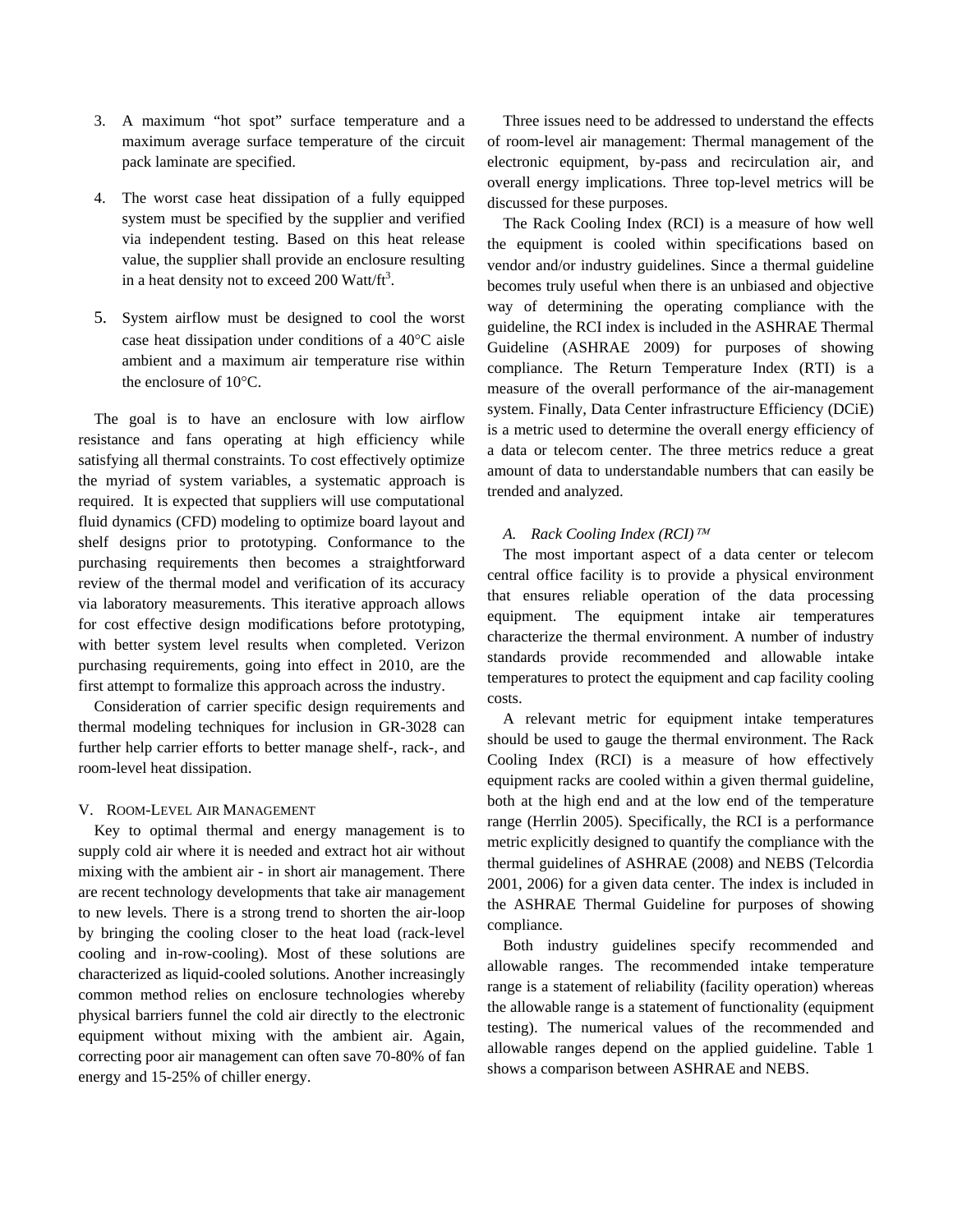Note that the ASHRAE Thermal Guideline is referring to intake temperatures whereas GR-63 is using aisle ambient. GR-3028 also refers to intake temperatures. GR-63 should follow by simply changing "aisle ambient" to "intake" temperature.

TABLE 1: ASHRAE AND NEBS TEMPERATURE GUIDELINES

| (@ Equipment Intake)      | Min and Max<br>Recommended        | Min and Max<br>Allowable       |
|---------------------------|-----------------------------------|--------------------------------|
|                           |                                   | $(Long-Term)$                  |
| Temperature $(^{\circ}C)$ |                                   |                                |
| Data Centers ASHRAE       | $18^{\circ} - 27^{\circ}$ C       | $15^{\circ} - 32^{\circ}$ C    |
| Telecom NEBS              | $18.33^{\circ} - 26.67^{\circ}$ C | $5^\circ - 40^\circ \text{C}$  |
| Temperature $(^{\circ}F)$ |                                   |                                |
| Data Centers ASHRAE       | $64.40^{\circ} - 80.60^{\circ}$ F | $59^{\circ} - 89.60^{\circ}$ F |
| Telecom NEBS              | $65^\circ - 80^\circ F$           | $41^{\circ} - 104^{\circ}F$    |

Over-temperature conditions exist once one or more intake temperatures exceed the maximum recommended temperature. Similarly, under-temperature conditions exist when intake temperatures drop below the minimum recommended. The RCI compresses the equipment intake temperatures into two numbers:  $RCI_{HI}$  and  $RCI_{LO}$ .  $RCI<sub>HI</sub>=100%$  mean no intake temperatures above the max recommended whereas  $RCI<sub>LO</sub>=100%$  mean no temperatures below the min recommended. Both numbers equal to 100% signify absolute compliance, i.e., all temperatures are within the recommended range. The lower the percentage, the greater probability (risk) intake temperatures are above the maximum allowable and below the minimum allowable, respectively.

|  | <b>TABLE 2. PROPOSED RATING OF RCI</b> |
|--|----------------------------------------|
|--|----------------------------------------|

| <b>Proposed Rating</b> | <b>RCI</b>  |
|------------------------|-------------|
| Ideal                  | 100%        |
| Good                   | $>95\%$     |
| Acceptable             | $\geq 90\%$ |
| Poor                   | <90%        |

Figure 2 provides a graphical representation of the  $RCI_{HI}$ (the  $RCI<sub>LO</sub>$  is analogous). The bold curve is the intake temperature distribution for all N air intakes; the temperatures have been arranged in order of increasing temperature. The Total Over-Temperature represents a summation of all overtemperatures (triangular area). The Maximum Allowable Over-Temperature is also defined in the figure (rectangular area). The definition of  $RCI_{HI}$  is as follows:

$$
RCI_{HI} = [1 - \frac{Total Over-Temp}{Max\;Allowable\;Over-Temp}]100\%
$$

The index value for the intake temperatures shown in Figure 2 is  $RCI_{HI} = 95\%$ . The Rack Cooling Index (RCI) Software (ANCIS 2010) automates the task of calculating the RCI metric for temperature data stored in Excel spreadsheets (see Section VI).



Figure 2. Graphical Representation of  $RCI<sub>HI</sub>$ 

The RCI is the key metric to consider for incorporating into the next revision of GR-3028-CORE. Its numerical value may be based on Table 2. Besides used as a standards requirement, there are a number of applications of RCI related to telecom facilities.

- Design Equipment Environments: The RCI combined with CFD modeling provides a standardized way of evaluating and reporting the effectiveness of cooling solutions, see Quirk and Herrlin (2009).
- Provide Design Specifications: Operators now have the opportunity to specify a certain level of thermal performance in a standardized way, e.g.,  $RCI \ge 95\%$ .
- Assess Equipment Environments: Temporary or permanent monitoring of the environment is feasible by using temperature sensors that mimic the overall intake conditions.

### *B. Return Temperature Index (RTI)*™

To understand room-level air management, there is a need for another top-level metric. The Return Temperature Index (RTI) is a measure of the net level of by-pass air or net level of recirculation air in the equipment room (Herrlin 2008). Both effects are detrimental to the overall thermal and energy performance of the space. By-pass air does not contribute to the cooling of the equipment, and it depresses the return air temperature. Recirculation, on the other hand, is one of the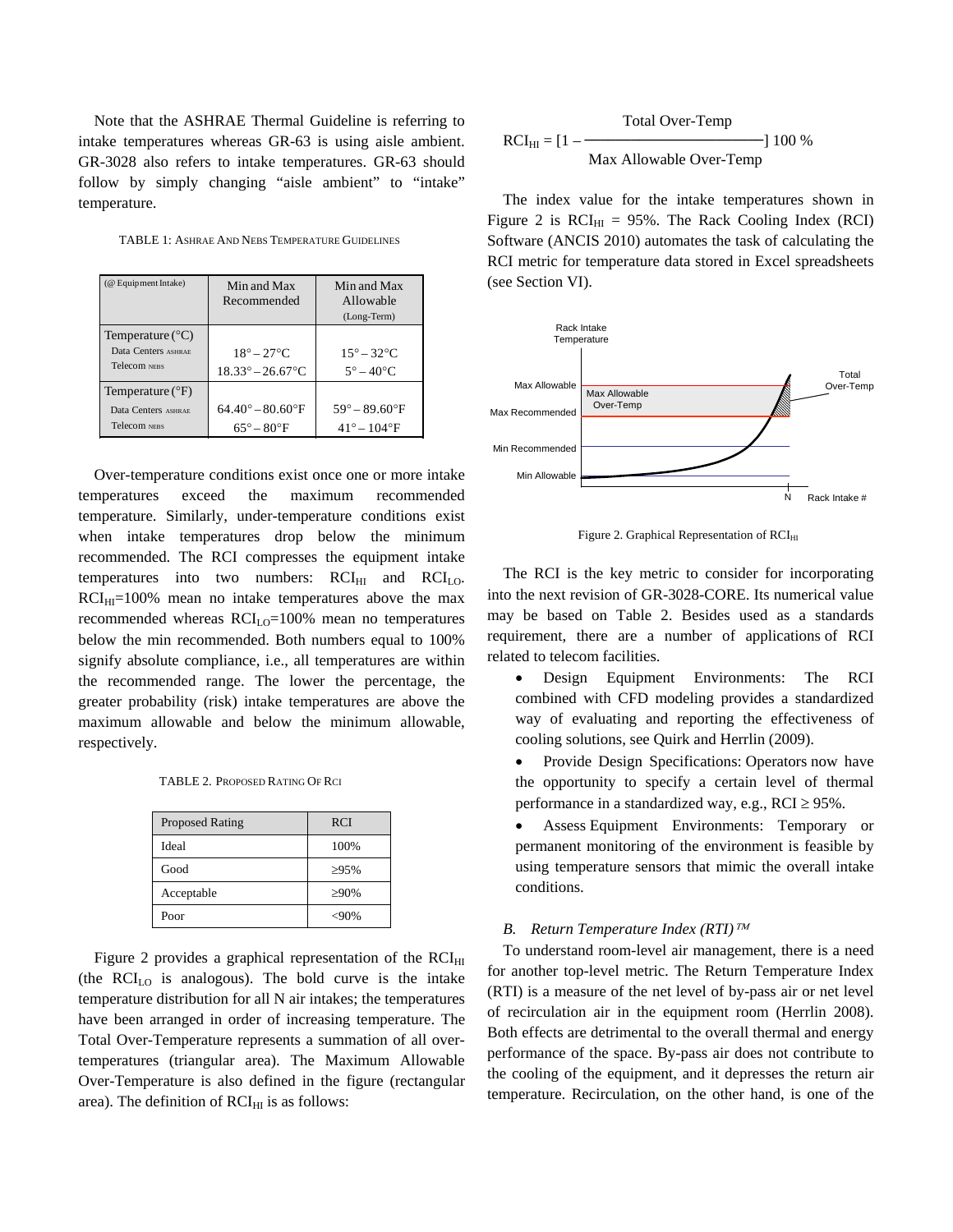main reasons for hot spots or areas with significantly hotter intake temperatures.

The RTI is a measure of the performance of the airmanagement system and how well it controls by-pass and recirculation air. Deviations from 100% are generally an indication of declining performance. The index is defined as follows:

$$
RTI = \Delta T_{AHU} / \Delta T_{Equip} = V_{Equip} / V_{AHU}
$$

Where

| <b>RTI</b>              | Return Temperature Index             |
|-------------------------|--------------------------------------|
| $\Delta T_{\rm AHII}$   | Temperature drop across air handlers |
| $\Delta T_{\rm{Equiv}}$ | Temperature rise across equipment    |
| $V_{AHU}$               | Total airflow through air handlers   |
| $V_{\text{Equip}}$      | Total airflow through equipment      |

Since the temperature rise across the electronic equipment provides the potential for high return temperatures, it makes sense to normalize the RTI with regard to this entity. In other words, the RTI provides a measure of the actual utilization of the available temperature differential. Consequently, a low return air temperature is not necessarily a sign of poor air management. If the equipment only provides a modest temperature rise, the return air temperature cannot be expected to be high. Many legacy systems have a temperature rise of only 10°F (6°C) whereas blade servers can have a differential of 50°F (28°C).

The RTI equation above shows the intrinsic link between energy and thermal management, since the RTI is also the ratio of total airflow through the equipment to the total airflow through the air handlers. The interpretation of the index is now straight forward (see Table 3): A value above 100% suggests net recirculation air, which elevates the return air temperature. Unfortunately, this also means elevated equipment intake temperatures. A value below 100% suggests net by-pass air; cold air by-passes the electronic equipment and is returned directly to the air handler, reducing the return temperature. This may happen when the supply airflow is increased to combat hotspots or if there are leaks in the supply air plenum.

TABLE 3: INTERPRETATION OF RTI

| Interpretation        | <b>RTI</b> |
|-----------------------|------------|
| <b>Balanced</b>       | 100%       |
| Net Recirculation Air | $>100\%$   |
| Net By-Pass Air       | $<$ 100%   |

There might be a number of legitimate reasons to operate below or above 100%. For example, some air-distribution schemes are designed to provide a certain level of air mixing (recirculation) to provide an even equipment intake temperature. Some overhead air-distribution systems commonly find in telecom facilities are designed to operate this way. Data centers with raised-floor cooling, on the other hand, often need some excess air to function adequately. Target levels of RTI can be specified and incorporated into GR-3028-CORE.

It should be noted that saving on energy costs through air management depend on the ability to reduce the system airflow rate. Variable frequency drives (VFD) are the preferred way of modulating the airflow. Means of reducing the airflow should be specified in GR-3028.

### *C. Data Center Infrastructure Efficiency (DCiE)*

The RCI analysis should be accompanied by an energy analysis. Improving the RCI can lead to an energy penalty. The RTI and the DCiE can help evaluate how severe such a penalty may be.

Data Center Infrastructure Efficiency (DCiE) and the Power Usage Effectiveness (PUE) have become commonly used metrics for data center energy efficiency. The PUE is essentially the reciprocal of DCiE. These metrics were developed by members of the Green Grid, which is an industry group focused on data center energy efficiency. One benefit of using the DCiE rather than the PUE is that it has an easily understood scale of 0-100% (Green Grid 2008).

$$
DCiE = [\frac{Equipment Power}{Total Facility Power}] 100 %
$$

Standard guidelines for using and reporting of these metrics have been developed by the Green Grid. All DCiE measurements should be reported with subscripts that identify (1) the accuracy of the measurements (2) the averaging period of the measurements (e.g., yearly, monthly, weekly, daily), and (3) the frequency of the measurement (e.g., monthly, weekly, daily, continuous).

Table 1 shows consensus ratings of the DCiE. A value of 100% simply indicates 100% efficiency, i.e., all energy is used by the electronic equipment (ideal). However, a typical value is only 50%. State-of-the-art installations have values around 85%.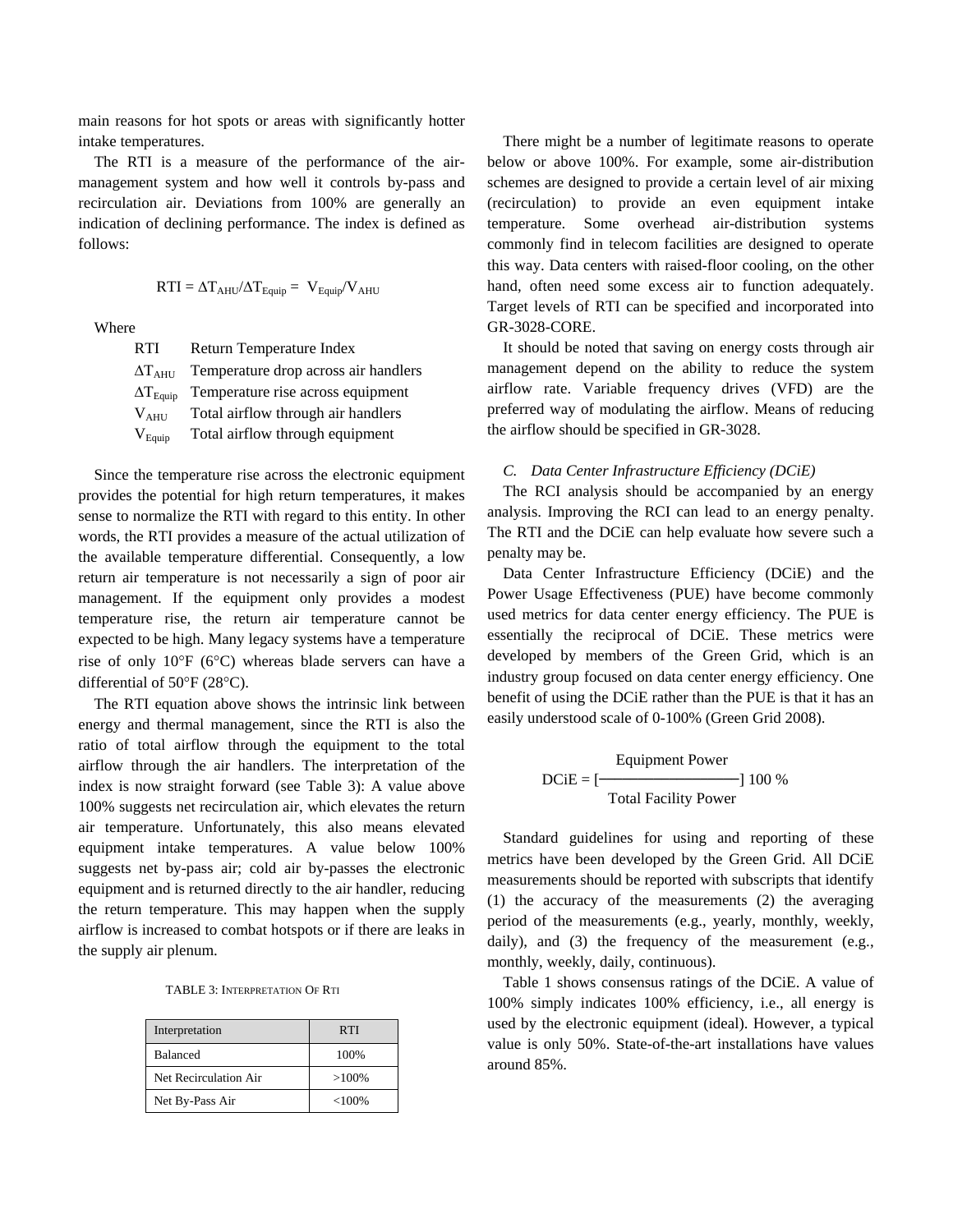| Rating                     | <b>DCiE</b> |
|----------------------------|-------------|
| Ideal (maximum)            | 100         |
| State-of-the-Art           | 85          |
| <b>Best Practice</b>       | 70          |
| <b>Improved Operations</b> | 60          |
| <b>Current Trend</b>       | 55          |
| Typical (average)          | 50          |

The DCiE allows data center operators to quickly estimate the energy efficiency of their data centers and determine whether any energy efficiency improvements need to be made. Target levels can be specified and incorporated as Requirements or Objectives in GR-3028-CORE.

# VI. SOFTWARE TOOLS

The Rack Cooling Index (RCI) Software (ANCIS, 2010) is an easy way to show conformance with thermal industry standards without manually calculating the RCI metric. The Software automates the task for intake temperature data stored in Excel spreadsheets. The Software also plots the temperature distribution and calculates key temperature distribution statistics. This information provides additional data for analyzing and optimizing the thermal equipment environment.

The U.S. Department of Energy (DOE) is in the process of developing a software suite (DC Pro) to help evaluate the thermal and energy status in equipment facilities (DOE, 2009a). These tools use metrics to gauge the quality of an environment. Since the most important aspect of a telecom facility is to provide a physical environment that ensures reliable operation of the electronic equipment, the RCI has been included to determine how effectively rack mounted equipment is cooled. The two other performance metrics discussed above are also used in DC Pro.

Companies can use DC Pro to identify and evaluate thermal and energy efficiency opportunities in equipment rooms. The suite features a Profiling Tool and a set of System Assessment Tools to perform assessments on specific system areas.

The DC Pro is intended for facility owners and operators who want to diagnose how energy is used by their facilities and determine ways to save energy and money. Using the online Profiling Tool as the first step to identify potential savings and to reduce environmental emissions associated with facility energy use. In addition to the DC Pro Profiling Tool, the following Excel-based tools can be used to conduct a more accurate assessment of energy efficiency opportunities for major equipment room systems. The Air-Management tool is intended mainly for raised-floor cooling with hot/cold equipment aisles. The Electrical tool helps assess the savings from efficiency actions in the power chain.

Software and manuals can be accessed through a dedicated DOE website (DOE 2009a). A DC Pro fact sheet is also available (DOE 2009b).

#### VII. ECONOMIZERS

Two main economizer types are available to reduce the costs of mechanical cooling. The first type is a water-side economizer. In many traditional data centers, heat is removed from the chiller refrigerant by tower water passing through the chiller condenser. The warmed condenser water is then cooled in an evaporative cooling tower. When the outdoor wet-bulb is lower than the chilled water set-point, the exiting cooling tower water temperature will be low enough to allow it to cool the chiller water via a heat exchanger. In this operating mode, the chilled water is cooled without operating the chiller compressor, resulting in energy savings.

The second type is an air-side economizer. It is even more efficient and less complicated than a water-side economizer. An air-side economizer relies on outdoor air directly for equipment cooling when outdoor conditions are favorable. The economizer evaluates the enthalpy of each airstream (outdoor, supply, and return) and determines which airstream or combination thereof can cool the equipment space with the least amount of mechanical cooling.

In cooler climates, the economizer can nearly always be utilized. Even in warmer climates, the 24-hour operation of the telecommunications facilities and cooler nights provide an opportunity for savings from economizer operation. Airside economizers are more efficient, but water-side economizers may be useful under limited conditions where the cooling plant and building design do not permit 100% outdoor air introduction into the air handler.

#### VIII. STAFF TRAINING

Besides the technical aspects, there are also training and educational issues that need to be addressed. The U.S. Department of Energy (DOE) has launched a Certified Energy Practitioner (DC-CEP) program. Significant knowledge, training, and skills are required to perform accurate assessments in equipment facilities. The objective of the DC-CEP Program is to provide training and a certification process leading to practitioners best qualified to evaluate the thermal and energy status as well as efficiency opportunities in equipment facilities. The ultimate goal of the program is to